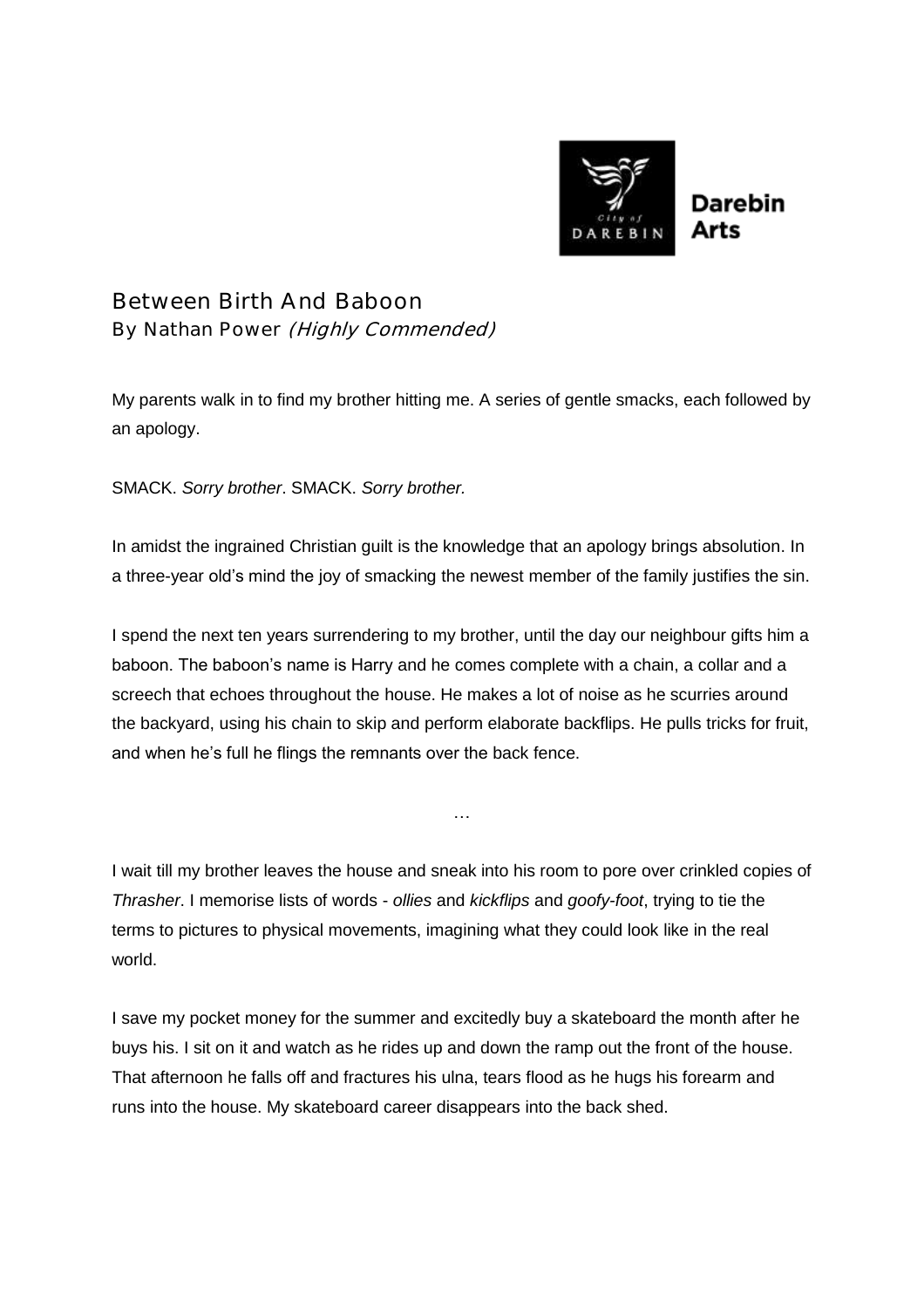I sit in the corner of the room when he and his friends listen to music, trying to embed the names of the songs that crackle past. After they leave I pull open the tape deck to see if I can decipher his handwritten scrawl. In the process of pulling the cassette out, the tape gets caught inside the machine and for a worried minute I battle with a pencil to twist the cogs and suck all the tape back into the cassette. I leave the room clammy-handed humming poppunk anthems.

This top-secret teenager intel becomes the basis of my own friendships. I proudly spread the name *Blink 182* across the playground and revel in the knowledge that I'm cool, not for my sport prowess or looks or personality but because I am the bridge to the older kids.

Later I sneak in again and use my parents' double cassette deck to transfer his mix-tape to a tape of my own. In the process I manage to cut the end off *All the Small Things.* Even now when I listen to that song I expect a static hiss and the end of tape thump to come in halfway through the last chorus.

…

We love the beach together where I spend my days rolling in the white wash, pushed down by the waves against the sandy bottom. He finds his way to the rocky outcrops, casting lines to the deeper water and I do my best to follow him. I buy my own tackle box with its assortment of squid jigs and spinnies, but I never quite master the art of tying knots. I get distressed the first time I actually hook a fish and have to whack its head against a rock to

stop it flapping about.

My tacklebox disappears into the back shed where he pilfers most of its contents to stock up his own, but it takes me years to notice. He discovers spear-fishing and acquires a speargun and a snorkel. He dives deep to shoot grouper on the reef, bringing them to the beach to roast over coals. I stay along the shoreline, catching waves on my boogie board.

He takes up music, then discards it when he discovers animals and converts our backyard into a menagerie with flocks of pigeons, guinea pigs and rabbits. The menagerie spreads into the house with a salt water aquarium stocked with sea slugs and a collection of fish pulled from the ocean. Shortly after this the neighbour arrives with Harry, much to my parents' dismay.